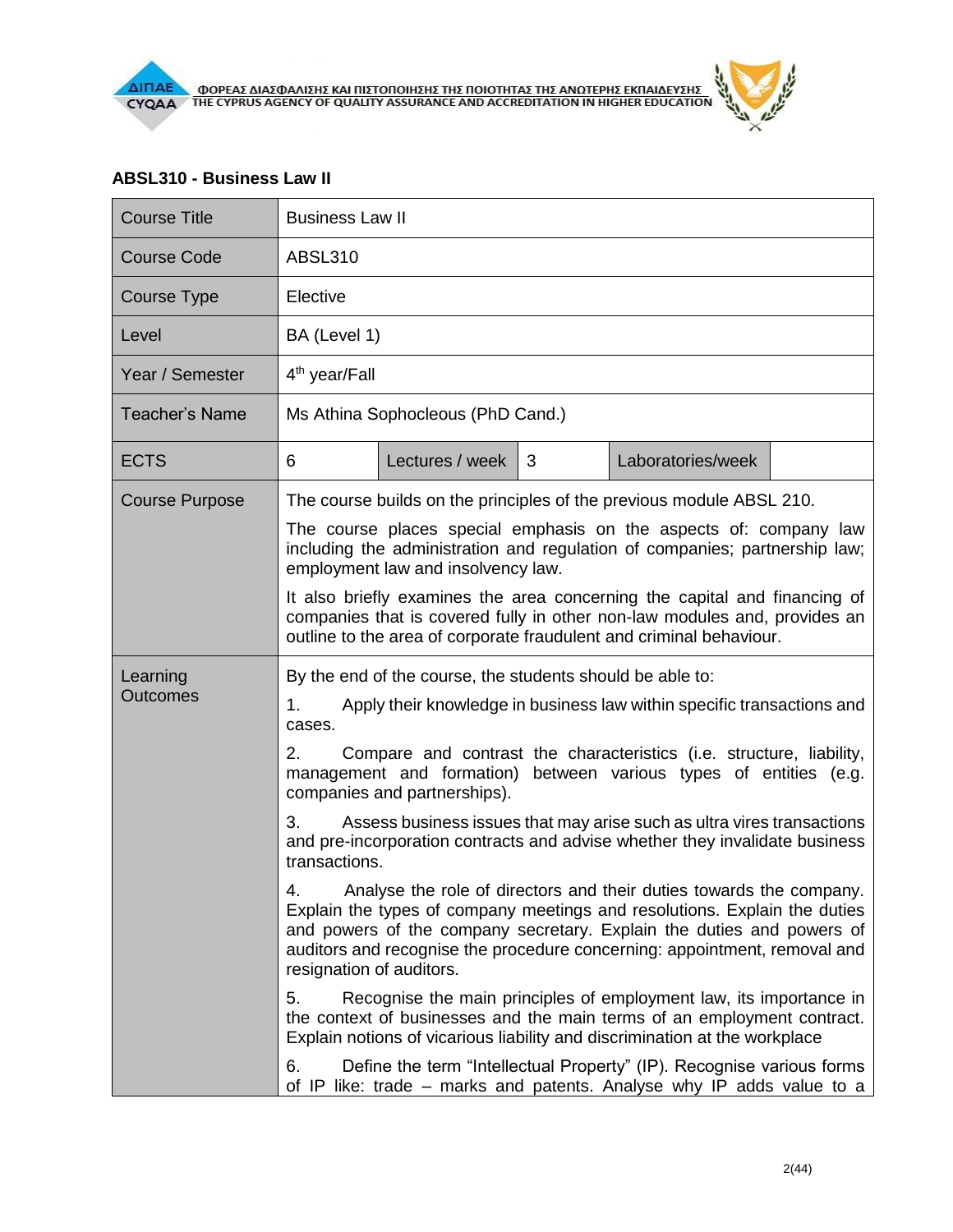

|                         | business. Outline the procedure on how to protect a piece of IP in: Cyprus,<br>Europe and globally.                                                                                                                                                                                                                                                                                                                                                                                                                                                                                                                                                                                                                                                                                                                                                                                                                                                                                                                                                                                                                                                                                                                                                                                                                                                                                                                                                                                                                                                                                                                                                                                                                                                                                                                                                                                                                                                                                                                                                      |               |      |  |  |
|-------------------------|----------------------------------------------------------------------------------------------------------------------------------------------------------------------------------------------------------------------------------------------------------------------------------------------------------------------------------------------------------------------------------------------------------------------------------------------------------------------------------------------------------------------------------------------------------------------------------------------------------------------------------------------------------------------------------------------------------------------------------------------------------------------------------------------------------------------------------------------------------------------------------------------------------------------------------------------------------------------------------------------------------------------------------------------------------------------------------------------------------------------------------------------------------------------------------------------------------------------------------------------------------------------------------------------------------------------------------------------------------------------------------------------------------------------------------------------------------------------------------------------------------------------------------------------------------------------------------------------------------------------------------------------------------------------------------------------------------------------------------------------------------------------------------------------------------------------------------------------------------------------------------------------------------------------------------------------------------------------------------------------------------------------------------------------------------|---------------|------|--|--|
|                         | 7.<br>Analyze the legal liability of parties in business transactions and to<br>demonstrate the capacity for legal analysis, research and problem - solving<br>skills within the context of Business Law.                                                                                                                                                                                                                                                                                                                                                                                                                                                                                                                                                                                                                                                                                                                                                                                                                                                                                                                                                                                                                                                                                                                                                                                                                                                                                                                                                                                                                                                                                                                                                                                                                                                                                                                                                                                                                                                |               |      |  |  |
|                         | Develop a critical understanding of the law so as to be able to apply<br>8.<br>the legal principles (and case law) to various practical situations and to<br>produce written advice.<br>Briefly recognise the different types of capital and financing sources of<br>9.<br>companies.<br>10. Briefly outline the nature and control of corporate fraudulent and criminal<br>behaviour concerning: money laundering; bribery and, fraudulent trading<br>amongst others.                                                                                                                                                                                                                                                                                                                                                                                                                                                                                                                                                                                                                                                                                                                                                                                                                                                                                                                                                                                                                                                                                                                                                                                                                                                                                                                                                                                                                                                                                                                                                                                   |               |      |  |  |
|                         |                                                                                                                                                                                                                                                                                                                                                                                                                                                                                                                                                                                                                                                                                                                                                                                                                                                                                                                                                                                                                                                                                                                                                                                                                                                                                                                                                                                                                                                                                                                                                                                                                                                                                                                                                                                                                                                                                                                                                                                                                                                          |               |      |  |  |
|                         |                                                                                                                                                                                                                                                                                                                                                                                                                                                                                                                                                                                                                                                                                                                                                                                                                                                                                                                                                                                                                                                                                                                                                                                                                                                                                                                                                                                                                                                                                                                                                                                                                                                                                                                                                                                                                                                                                                                                                                                                                                                          |               |      |  |  |
| Prerequisites           | <b>ABSL 210</b>                                                                                                                                                                                                                                                                                                                                                                                                                                                                                                                                                                                                                                                                                                                                                                                                                                                                                                                                                                                                                                                                                                                                                                                                                                                                                                                                                                                                                                                                                                                                                                                                                                                                                                                                                                                                                                                                                                                                                                                                                                          | Co-requisites | None |  |  |
| <b>Course Content</b>   | Introduction to Company Law: The effect of separate legal personality,<br>distinguishing between different types of companies (private/public company<br>and between companies limited by shares/by guarantee) and from other<br>forms of businesses, such as partnerships.<br>Company law and Partnership Law: Structure, formation and management.<br>Incorporation of a company, analysis of the constitutional documents of a<br>company (Memorandum and Articles of Association). Analysis of issues such<br>as Ultra Vires and pre-incorporation contracts. Directors' role and duties<br>(namely fiduciary duties). Recognise the different type of meetings and<br>resolutions of the company and the procedures associated to them. Explain<br>the duties and powers of the company secretary. Explain the duties and<br>powers of auditors and recognise the procedure concerning: appointment,<br>removal and resignation of auditors. Recognise the different types of partners<br>and partnerships. Analyse the liability of partners for partnership debts.<br><b>Employment Law:</b> contracts of services as opposed to contracts of<br>employment, terms of a contract of employment, termination, redundancy,<br>health and safety at work, vicarious liability and discrimination at work.<br>Intellectual Property Law: Copyright (definition and protection), Trade<br>Marks (how these add value to a business, how to protect these in Cyprus,<br>EU and abroad), Patents and Designs (the difference of what can be<br>patented or protected as a design and what items cannot).<br>Capital and financing of companies: Types of capital and their<br>characteristics. Define loan capital and distinguish against share capital.<br>Distinguish between fixed and floating charges.<br>Corporate fraudulent and criminal behaviour: Analyse the nature and<br>control of corporate fraudulent and criminal behaviour concerning: money<br>laundering; bribery, insider trading, market manipulation and, fraudulent<br>trading. |               |      |  |  |
| Teaching<br>Methodology | The taught part course is delivered to the students by means of lecturers,<br>conducted with the help of computer presentations and the use of the board.                                                                                                                                                                                                                                                                                                                                                                                                                                                                                                                                                                                                                                                                                                                                                                                                                                                                                                                                                                                                                                                                                                                                                                                                                                                                                                                                                                                                                                                                                                                                                                                                                                                                                                                                                                                                                                                                                                |               |      |  |  |